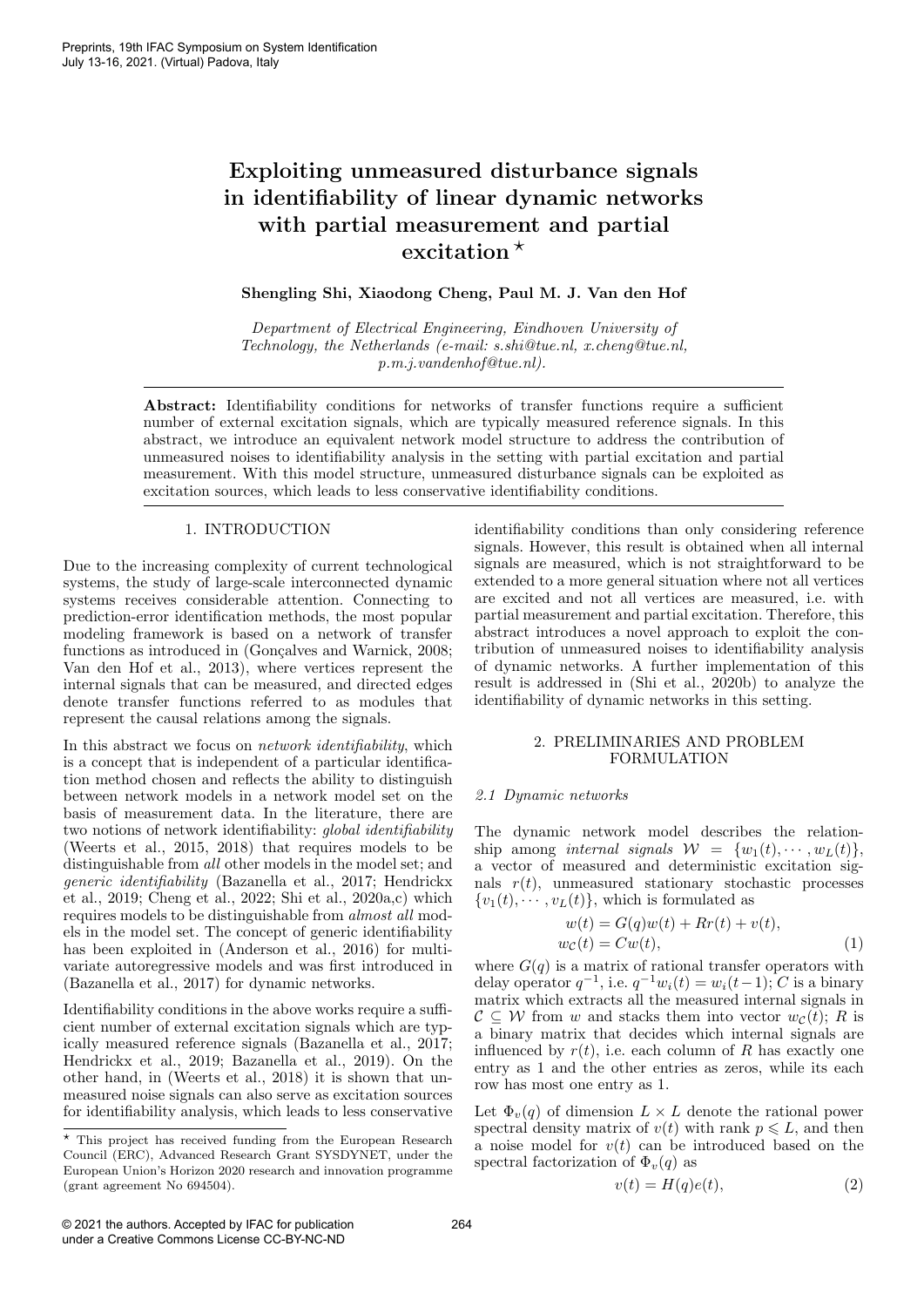where  $e(t)$  is vector of white noises with covariance matrix ⇤ and dimension either *L* or *p* (Weerts et al., 2018; Gevers et al., 2019);  $H(q)$  is proper and stable. Combining (1) and (2) leads to a complete network model specified as a quintuple  $M \triangleq (G(q), R, C, H(q), \Lambda)$ , on which the following assumptions are made:

*Assumption 1.* It will be assumed that

- (a) *G*(*q*) is proper, and its diagonal entries are zeros;
- (b)  $[I G(q)]^{-1}$  is stable;
- (c) The network is well-posed in the sense that all principal minors of  $\lim_{z\to\infty}(I-G(z))$  are non-zero;
- (d)  $H(q)$  is proper and stable;
- (e)  $\Lambda$  is real and positive semi-definite.

Note that Assumption 1(c) ensures that every principal submatrix of  $(I - G)$  has a proper inverse (Scherer, 2001), i.e. every closed-loop transfer function is proper.

In a network model, both the excitation signals *r* and the noise signals *e* are called *external signals* which are collected in the set  $\mathcal{X}$ . The entries in  $G(q)$  are referred to as *modules*. Let set  $\mathcal{Z} = \mathcal{W} \setminus \mathcal{C}$  contain all the unmeasured internal signals, and without loss of generality, *w* is ordered as  $w = \left[w_{Z}^{\top} w_{Z}^{\top}\right]^{\top}$ , where  $w_{\mathcal{C}}$  and  $w_{Z}$ correspond to the measured and the unmeasured internal signals. Accordingly, *C* is partitioned as  $C = [I \ 0]$ .

The external-to-internal mapping of (1) is

$$
w_{\mathcal{C}} = C(I - G)^{-1} Rr + C(I - G)^{-1} He,\tag{3}
$$

and a standard open-loop identification of the above model can lead to consistent estimates of the following objects:

$$
CTR, \quad C\Phi C^T, \tag{4}
$$

where  $T \triangleq (I - G)^{-1}$ ,  $\Phi \triangleq (I - G)^{-1} H \Lambda H^*(I - G)^{-*}$ , and  $H(z)^*$  denotes  $H^{\top}(z^{-1})$ . Thus, an identifiability question arises to determine the uniqueness of modules in  $G(q)$ given the objects in (4). Note that *CTR* leads to a subset of rows and columns of *T*, respectively, based on which internal signals are measured or excited.

*Assumption 2.* The spectrum  $C\Phi(z)C^T$  has full rank.

# *2.2 Model sets and identifiability*

Network identifiability is defined based on a network model set whose definition is given first. For a network model *M*, its transfer operators in *G* and *H* are parametrized as rational functions of *q* (Ljung, 1997), and parameter vector  $\theta$  collects the coefficients of the denominator and the numerator polynomial of each transfer function, as well as the parametrized entries in the matrix  $\Lambda$ . Then the parameterized model is denoted by  $M(\theta)$  =  $(G(q, \theta), R, C, H(q, \theta), \Lambda(\theta))$ , where  $\theta$  belongs to a parameter space  $\Theta$  that is an open and connected subset of  $\mathbb{R}^n$ , and  $M(\theta)$  is an analytic function of *q* and  $\theta$ . This leads to a network model set  $\mathcal{M} \triangleq \{M(\theta)|\theta \in \Theta\}$ , where every element in *M* satisfies Assumption 1. Note that the dependency of transfer matrices on  $q$  and  $\theta$  is often omitted for the simplicity of notation.

Concerning network identifiability, we follow the concept of global network identifiability as defined in (Weerts et al., 2018) and also consider its generic version obtained by combining it with the concept of generic identifiability

introduced in (Bazanella et al., 2017; Hendrickx et al., 2019) for a different setting. In this respect, we follow an approach that is formulated in (Shi et al., 2020a,c).

*Definition 1.* Given a parameterized network model set *M*, consider  $\theta_0 \in \Theta$  and the following implication:

$$
CT(z, \theta_0)R = CT(z, \theta_1)R C\Phi(z, \theta_0)C^{\top} = C\Phi(z, \theta_1)C^{\top} \} \Rightarrow G_{ji}(z, \theta_0) = G_{ji}(z, \theta_1),
$$
  
(5)

for all  $\theta_1 \in \Theta$ . Then module  $G_{ji}$  is *generically identifiable* in *M* from  $(w_c, r)$  if the (5) holds for almost all  $\theta_0 \in \Theta$ .

In the above definition, the notion "almost all" excludes a subset of Lebesgue measure zero from  $\Theta$ . The concept of identifiability in this definition concerns the uniqueness of a module given the first and second moment information of the measured signals. If the module is not identifiable in the model set, no identification method, that relies on the first and the second moments for estimating the module, is able to provide a unique estimate of the module.

It is worth mentioning that this work considers identifiability of network modules instead of the identifiability of their parameters. Given the unique rational transfer functions, the identifiability of their parameters is a classical topic and can be achieved by appropriate parameterization of these transfer functions (Ljung, 1997).

## *2.3 Problem formulation*

Identifiability conditions typically require a sufficient number of *r* signals as excitation sources. Moreover, it is shown in (Weerts et al., 2018) that when all the internal signals are measured, i.e.  $C = I$ , the spectrum matrix  $\Phi$  in (4) admits a unique spectral factor  $\overline{TH}$  under mild conditions, and thus implication (5) can be equivalently simplified by considering  $(T R, T H)$  in the LHS of (5) instead of  $(TR, \Phi)$ . Since the mapping from the noises to internal signals is also used, the noises play the same role as  $r(t)$ for identifiability analysis. However, when only a subset of internal signals is measured, the above result cannot be applied anymore as only submatrix  $C \Phi C^\top$  of  $\Phi$  is taken as a starting point in Definition 1. Thus, the question is how noise signals can be used as excitation sources for identifiability analysis in the current setting.

# 3. MAIN RESULTS

We first introduce the concept of network equivalence and then develop an equivalent network by exploiting the noise spectrum  $\vec{C}\Phi \vec{C}^{\top}$ . With the developed model structure, unmeasured noises can be taken into account as excitation sources in the identifiability analysis.

### *3.1 Equivalent network for noise excitation*

Identifiability concept in (5) takes the object  $(CTR, C\Phi C^{\top})$ as a starting point that reflects the first and the second moment of the measured signals. Therefore, we can define a concept of network equivalence based on the above object, by extending a similar concept in (Weerts et al., 2020).

*Definition 2.* Network models  $M_1 = (G_1, R_1, C_1, H_1, \Lambda_1)$ and  $M_2 = (G_2, R_2, C_2, H_2, \Lambda_2)$  are said to be (observationally) equivalent if it holds that

$$
C_1T_1(z)R_1 = C_2T_2(z)R_2
$$
, and  $C_1\Phi_1(z)C_1^T = C_2\Phi_2(z)C_2^T$ ,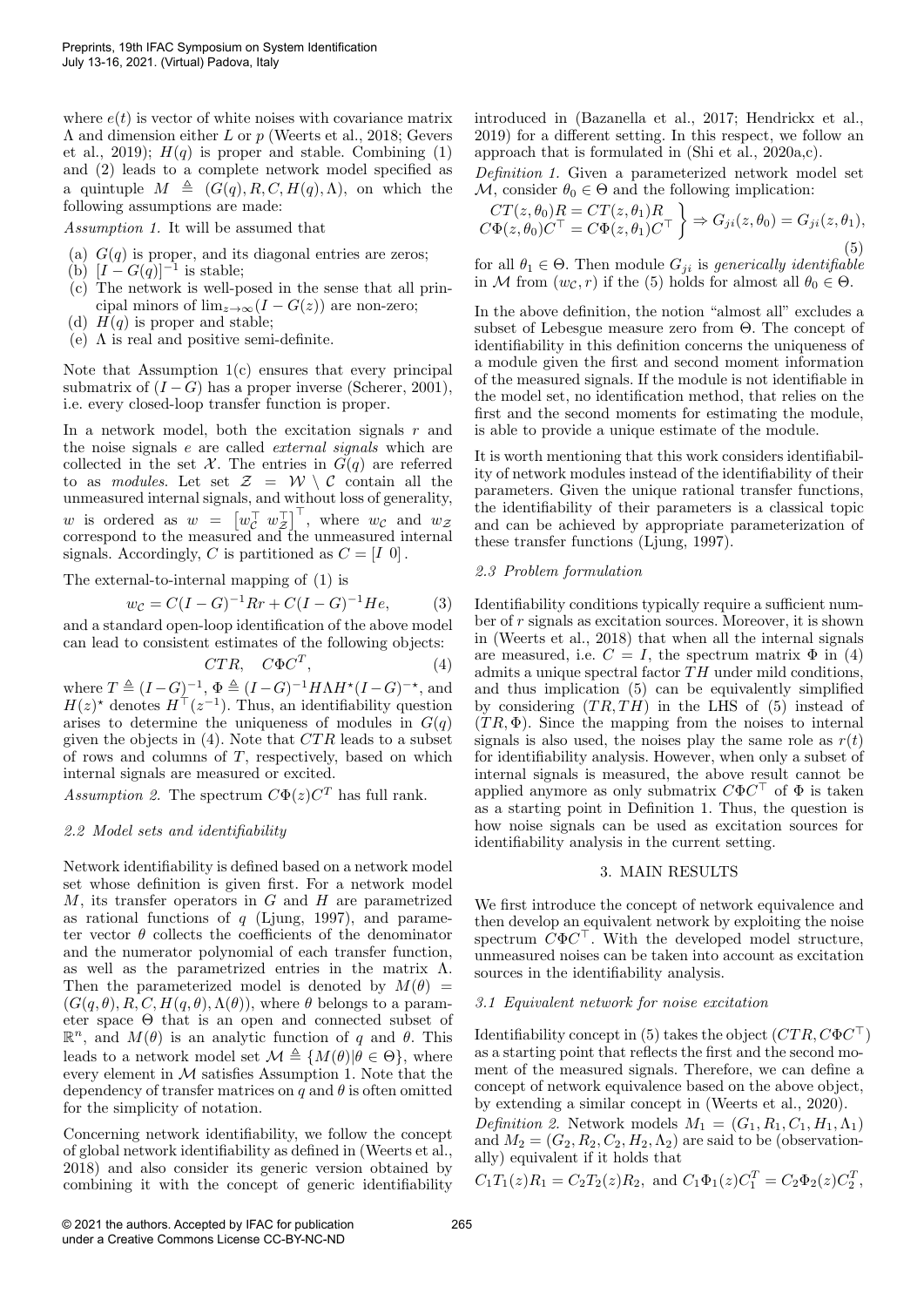where  $T$  and  $\Phi$  are defined in (4).

The above concept of equivalence characterizes two network models that can be used to model the same measured processes  $(w_{\mathcal{C}}, r)$ , because given measured *r*, the stochastic processes  $w_c$  in two equivalent models have the same mean  $CTRr$  and power spectrum  $C\Phi C^{\top}$ . Given any network model *M*, it always admits an equivalent network with a simpler noise model, as shown in the following result.

*Theorem 1.* Any network model  $M = (G, R, C, H, \Lambda)$ admits an equivalent network model as

$$
\tilde{M} \triangleq (G, R, C, \left[\tilde{H}^{\star} \ 0\right]^{\star}, \tilde{\Lambda}), \tag{6}
$$

where  $\tilde{H} \in \mathbb{R}(q)^{c \times c}$ , with  $c = |\mathcal{C}|$ , is minimum phase, monic, and  $\tilde{\Lambda} \in \mathbb{R}^{c \times c}$  is positive semi-definite.

Proof. We first exploit the structure of the noise spectrum  $C\Phi C^{\top}$  of M. Based on the measured signals  $w_{\mathcal{C}}$ , an immersed network model, which only represents the behavior of the measured signals, can be obtained by eliminating the unmeasured signals (Dankers et al., 2016). We first define that

$$
\bar{G} \triangleq G_{\mathcal{C}\mathcal{C}} + G_{\mathcal{C}\mathcal{Z}}(I - G_{\mathcal{Z}\mathcal{Z}})^{-1}G_{\mathcal{Z}\mathcal{C}}
$$
  

$$
\bar{H} \triangleq H_{\mathcal{C}} + G_{\mathcal{C}\mathcal{Z}}(I - G_{\mathcal{Z}\mathcal{Z}})^{-1}H_{\mathcal{Z}},
$$

and *R* similarly, where, for example,  $G_{CZ}$  represents the submatrix of *G* that has its rows and columns corresponding to the signals in  $C$  and  $Z$ , respectively. Then the immersed network model has the following form:

$$
w_{\mathcal{C}} = \bar{G}w_{\mathcal{C}} + \bar{R}r(t) + \bar{H}e(t).
$$

Note that  $(I - \bar{G})$  has a proper inverse because of Assumption 1(c) and consequently  $(I - \bar{G}^{\infty})$  being full rank. This model further leads to an external-to-internal mapping:

$$
w_{\mathcal{C}} = (I - \bar{G})^{-1} \bar{R}r(t) + (I - \bar{G})^{-1} \bar{H}e(t).
$$
 (7)

Based on (3) and (7), it can be found that

$$
C\Phi C^{T} = (I - \bar{G})^{-1} \bar{H} \Lambda \bar{H}^{*} (I - \bar{G})^{-*},
$$
 (8)  
olds that

where it holds that

$$
C(I - G)^{-1}C^{T} = (I - \bar{G})^{-1}.
$$
 (9)

Moreover,  $H\Lambda H^*$  can be re-factorized into  $H\Lambda H^*$  (Gevers et al., 2019), which together with (8) and (9) leads to

$$
C\Phi C^{T} = C(I - G)^{-1} \begin{bmatrix} \tilde{H} \\ 0 \end{bmatrix} \tilde{\Lambda} \begin{bmatrix} \tilde{H}^{\star} & 0 \end{bmatrix} (I - G)^{-*} C^{T}.
$$

The above equation implies that the external-to-output mapping of (6), i.e.

$$
w_{\mathcal{C}} = C(I - G)^{-1} Rr + C(I - G)^{-1} \begin{bmatrix} \tilde{H} \\ 0 \end{bmatrix} \tilde{e},
$$

leads to the same object  $(CTR, C\Phi C^{\top})$  as (3).

Based on the above result, the measured process  $(w<sub>C</sub>, r)$ modeled by  $M$  can also be equivalently modeled by  $\tilde{M}$ in (6), which has noise-free unmeasured internal signals and a transformed noise signal  $\tilde{e}$  with covariance matrix ⇤˜. This noise model is simpler than the one in *M*. More importantly,  $\tilde{M}$  keeps the same  $G$ ,  $R$ ,  $C$  matrices as in  $M$ . This invariance of *G* is important for the identifiability analysis and the identification of network modules.

The equivalence between  $M$  and  $\tilde{M}$  is obtained due to the freedom in transforming the unmeasured internal signals and modeling the noises, since the objects in (4) only reflects the properties of the measured processes. Therefore, *M* may describe different unmeasured processes from  $wz$  in *M* due to the possible change in its stochastic properties. However, for the simplicity of notation, we still use  $w_z$  and  $\mathcal X$  to denote the unmeasured internal signals and the external signals in  $M$ , respectively.

## *3.2 Identifiability for the equivalent network*

Since a network *M* and its corresponding *M* are equivalent and contain the same *G* matrix, both of them can be used to model the same data set, i.e. the measured  $(w<sub>C</sub>, r)$ , for the identification of the modules in a dynamic network (1). In the previous section, it is discussed that  $M$  in (6) can potentially be a better option due to its simpler noise model. In this section, we further show that the noise model of *M* is also beneficial for the identifiability analysis.

From now on, let *M* denote a model set obtained from the parameterization of  $\tilde{M}$  with a parameter  $\theta$ , as described in Section 2.2. It can be found that under mild conditions, the power spectrum  $C\Phi C^T$  of  $\tilde{M}$  admits a unique spectral factor  $T\left[\hat{H}^{\star} \; 0\right]^{\star}$ , which implies that the identifiability concept can be simplified as follows.

*Assumption 3.* In network model set  $\mathcal{M}, G(q, \theta)$  is parameterized to be strictly proper.

*Proposition 1.* For a network model set *M* that satisfies Assumptions 2, 3 and defining

$$
T_{\mathcal{W}X} \triangleq (I - G)^{-1}X, \quad X \triangleq [R \quad \begin{bmatrix} \tilde{H} \\ 0 \end{bmatrix}], \quad (10)
$$

implication  $(5)$  for  $M$  can be equivalently formulated as

 $CT_{\mathcal{W}\mathcal{X}}(q,\theta_0) = CT_{\mathcal{W}\mathcal{X}}(q,\theta_1) \Rightarrow G_{ii}(\theta_0) = G_{ii}(\theta_1)$ , (11) for all  $\theta_1 \in \Theta$ .

Proof. The proof is analogous to the proof for Proposition 1 in (Weerts et al.,  $2018$ ).

The above result indicates that the mappings from both  $r$  and  $\tilde{e}$  to the measured internal signals can be used for analyzing identifiability in  $M$ , and thus the unmeasured noise signal  $\tilde{e}$  plays the same role as the measured  $r(t)$ for the identifiability analysis. In this case, we say that  $\tilde{e}$ acts as excitation sources for the identifiability analysis. By contrast, when a model set of a general network model is considered, the simplification in Proposition 1 cannot be achieved, and thus identifiability of this model set involves spectrum  $C\Phi C^{\top}$  and the mapping from *r* to  $w_c$ , i.e. only *r* signals can be used as excitation signals as considered in (Hendrickx et al., 2019; Bazanella et al., 2019).

#### *3.3 Consequence for the graphical identifiability test*

Due to the advantages of  $\tilde{M}$  over a general model  $M$ , we regard the model set  $\mathcal M$  of  $\tilde M$  as the standard network model set for identifying the modules in the setting with partial measurement and partial excitation.

A graphical identifiability test is developed to show the consequence of using *M*. Some entries in matrices  $G(q, \theta), R, \tilde{H}(q, \theta)$  in *M* may be fixed to zeros, which reflect the modeling assumptions of the user; and the nonzero entries in *G* and *H* are parameterized by  $\theta$ .